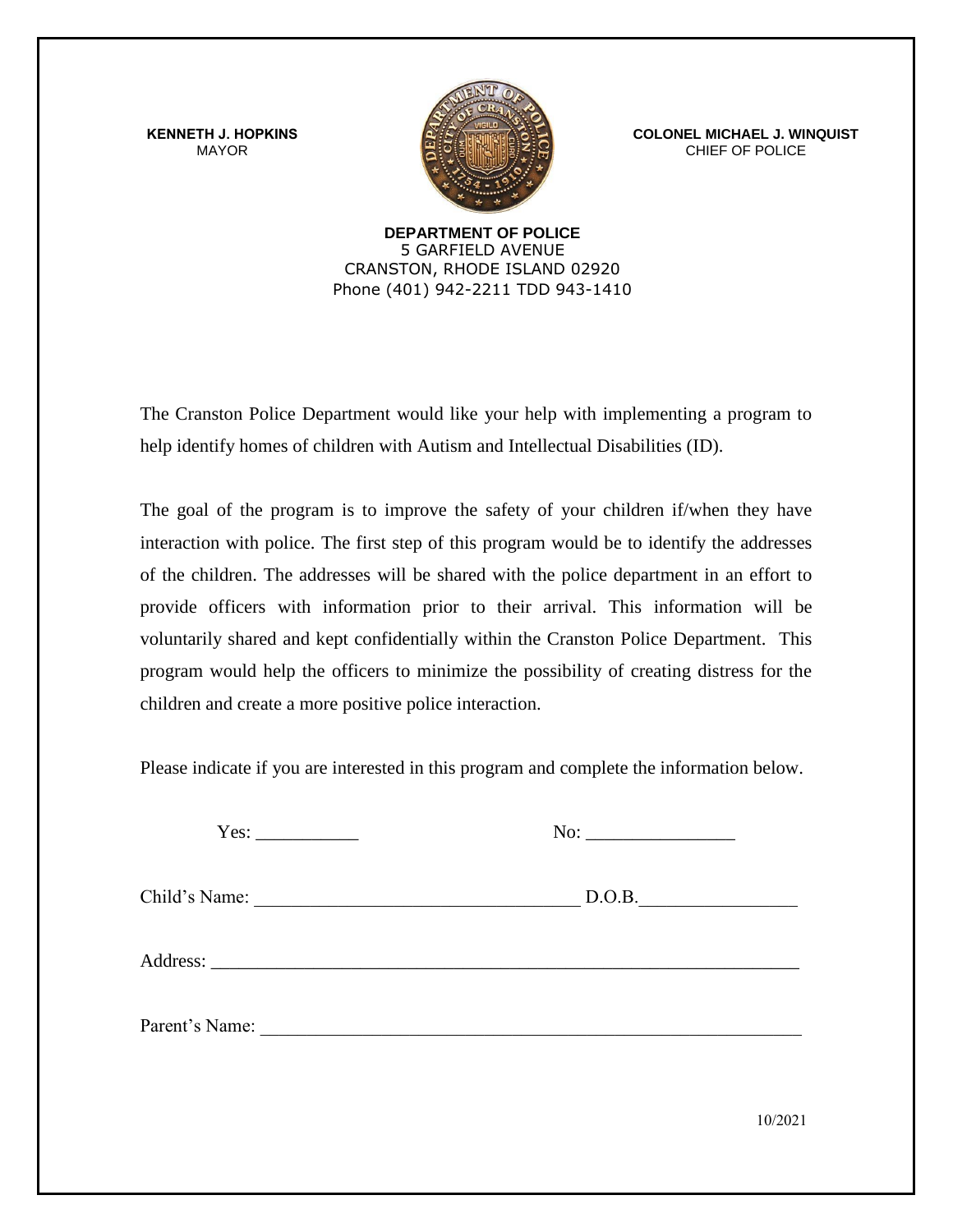**KENNETH J. HOPKINS MAYOR** 



**COLONEL MICHAEL J. WINQUIST** CHIEF OF POLICE

## **Student Emergency Biographical Information**<br>A registry to assist persons-at-risk

|                   | <b>Personal Description</b>                                                       |  |              |  |
|-------------------|-----------------------------------------------------------------------------------|--|--------------|--|
|                   |                                                                                   |  | Race: $\_\_$ |  |
| $Height:$ Weight: |                                                                                   |  |              |  |
|                   |                                                                                   |  |              |  |
|                   |                                                                                   |  |              |  |
| Diagnosis:        | ,我们也不能在这里的时候,我们也不能在这里的时候,我们也不能不能不能不能不能不能不能不能不能不能不能不能不能不能不能。""我们不能不能不能不能不能不能不能不能不能 |  |              |  |
|                   |                                                                                   |  |              |  |
|                   | <b>Address Information:</b>                                                       |  |              |  |
|                   |                                                                                   |  |              |  |
|                   |                                                                                   |  |              |  |
|                   |                                                                                   |  |              |  |
|                   | Phone:                                                                            |  |              |  |
|                   | <b>Emergency Contacts</b>                                                         |  |              |  |
|                   |                                                                                   |  |              |  |
|                   |                                                                                   |  |              |  |
|                   |                                                                                   |  |              |  |
|                   |                                                                                   |  |              |  |
|                   |                                                                                   |  |              |  |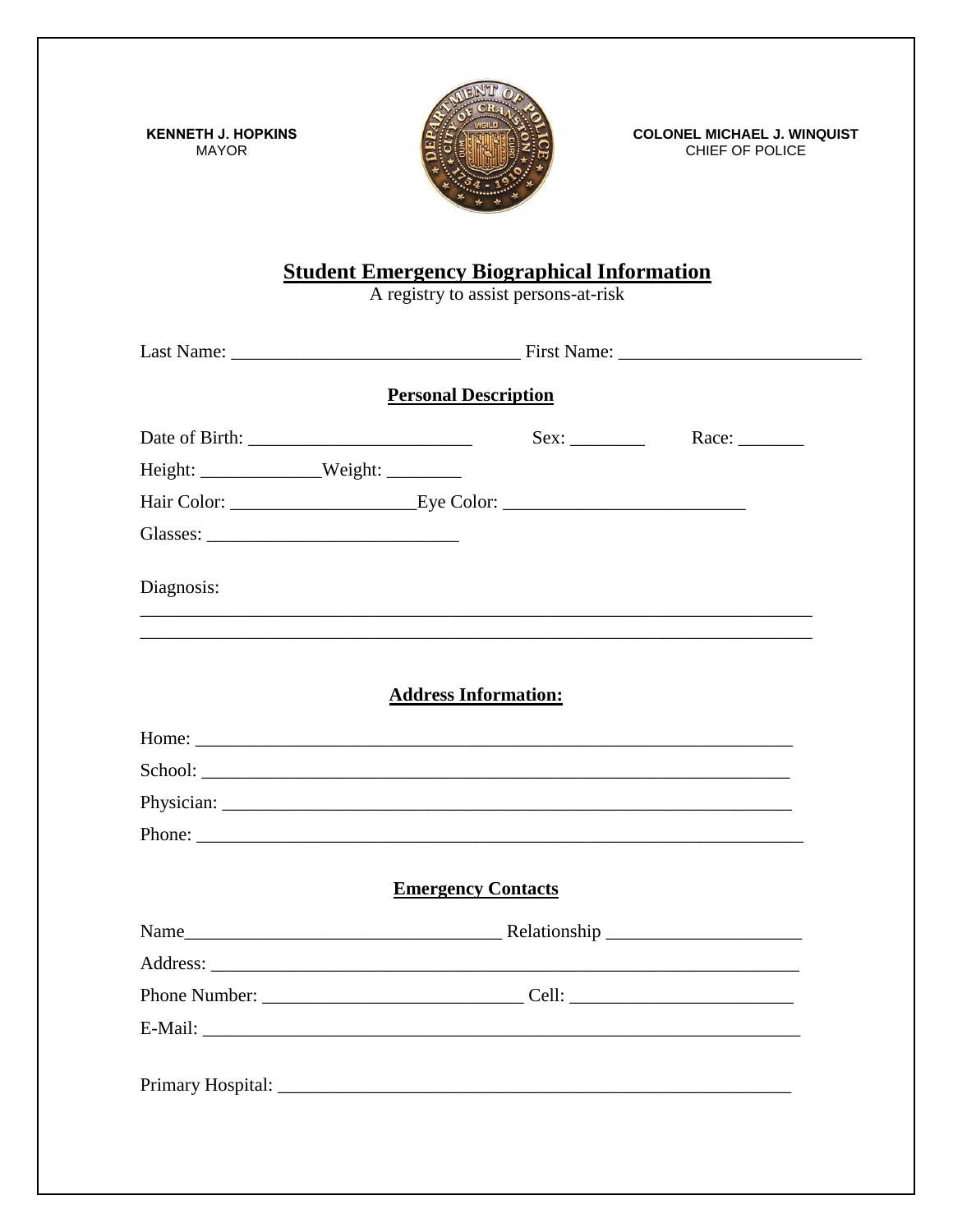## **Additional Information**

| Allergies:                                                                                               |                                                                                                                                                                               |
|----------------------------------------------------------------------------------------------------------|-------------------------------------------------------------------------------------------------------------------------------------------------------------------------------|
| Verbal<br>If non-Verbal, preferable mode of communication<br>(E.g. Sign, Pictures, word approximations): |                                                                                                                                                                               |
| Ambulatory ________                                                                                      | Non Ambulatory _________                                                                                                                                                      |
|                                                                                                          | Describe medical alert ID or other identifying information carried or worn:                                                                                                   |
| Describe favored places your child might wander to:                                                      |                                                                                                                                                                               |
|                                                                                                          | Will your child respond to his/her name?<br>Does your child/family use a password? _________ If so, What: __________________                                                  |
|                                                                                                          | Important information that will help assist personnel to communicate, understand, care<br>for and maintain the safety of this person. (If necessary, attach a separate page.) |
| <u>I, _________________</u>                                                                              | <b>RELEASE</b><br>voluntarily give my permission to the City of Cranston<br>to retain and distribute this information to first response negannal for the sole                 |

**to retain and distribute this information to first response personnel for the sole purpose of identification and assistance to the person-at-risk. It will be kept confidential within the Cranston Police Department. I hereby waive any HIPPA claims that may exist upon the release of the information on this form.** 

**Print Name: \_\_\_\_\_\_\_\_\_\_\_\_\_\_\_\_\_\_\_\_\_\_\_\_\_\_\_\_\_\_\_\_\_\_\_\_\_\_\_\_\_\_\_\_\_\_\_** 

**Signature: \_\_\_\_\_\_\_\_\_\_\_\_\_\_\_\_\_\_\_\_\_\_\_\_\_\_\_\_\_\_\_\_\_\_\_\_\_\_\_\_\_\_\_\_\_\_\_\_\_**

| Date: |
|-------|
|-------|

Please return to: Sgt. Lori Sweeney Cranston Police Department, 5 Garfield Avenue Cranston, RI 02920 lsweeney@cranstonpoliceri.com